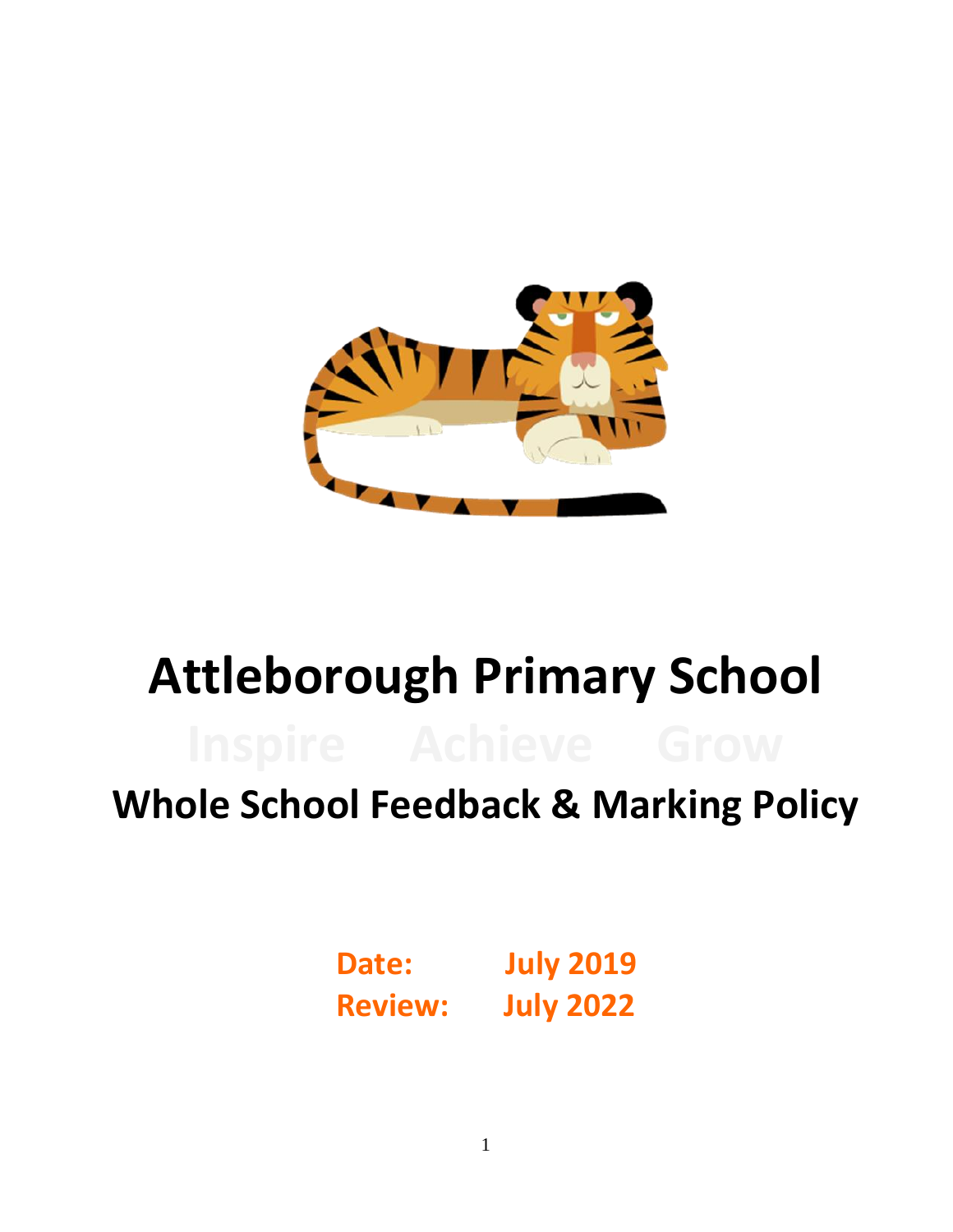The aim of this policy is to ensure clear understanding of the purposes, procedures and processes of effective marking and feedback to pupils regarding their work in order to maximise progress and support pupils in becoming effective learners. This policy has been written with reference to current educational research findings by the Education Endowment Foundation (EEF) on feedback and marking, The Sutton Trust and our own pupil voice.

Effective marking and feedback is integral to good teaching and learning processes. By empowering pupils to be actively involved in understanding how they are making progress, it helps to embed learning swiftly and enables accelerated learning.

Effective marking and feedback aims to:

1. Inform the pupil what they have done well and what they need to do to improve.

2. Support pupil confidence and self-esteem in learning, and contributes to accelerated learning.

3. Support teachers' assessment knowledge of each pupil as part of thorough assessment for learning procedures, in order to plan and refine next steps in learning.

4. Develop consistent processes across the school to teach pupils to respond to feedback, self-assess and evaluate their own learning.

At Attleborough Primary School, it is expected that marking and feedback may take different forms such as: teacher written or verbal feedback, self-reflection and editing, peer feedback and marking.

When deciding upon the type of marking and feedback to use, consideration of the lesson, activity, context and the impact which it will have upon pupil progress should be taken into account. This must be driven by the professional judgement of the teacher and be meaningful, motivating and, importantly, both manageable for the teacher and pupil. Teachers may consider the type of marking and feedback which suits the lesson when planning.

When considering feedback the teacher should consider:

- Is it beneficial to provide less detailed comments quickly? Or
- Is it beneficial to take the necessary time to provide more detailed feedback?

*It is for the teacher to use their professional judgement when considering the above and as to whether this feedback is best given in written or verbal form.*

| Point of error verbal           | Post-mortem verbal feedback     | Post-mortem written              |
|---------------------------------|---------------------------------|----------------------------------|
| feedback/live marking           |                                 |                                  |
|                                 |                                 |                                  |
| The most effective feedback     | Marking which takes place       | Marking which takes place        |
| comes at the point of error.    | after the lesson but is carried | removed from the lesson, even    |
|                                 | out verbally.                   | if returned to the student the   |
| The teacher and TA              |                                 | next day.                        |
| 'helicopters' during the lesson | The teacher and TA may          |                                  |
| giving feedback at the point of | choose to discuss a child's     | The teacher may choose to        |
| error. The teacher may also     | work with them at some point    | give written feedback to         |
| choose to target individuals or | during the same day. This       | children not seen during the     |
| specific groups of children.    | could be done 1:1 or through    | day or for a particular piece of |
|                                 | small group intervention. The   | work. It is important that the   |
|                                 | teacher may also choose to do   | child is given time to reflect   |
| Example: A student making an    | this as a whole class.          | and respond to this.             |
|                                 |                                 |                                  |
| error with a maths calculation  |                                 |                                  |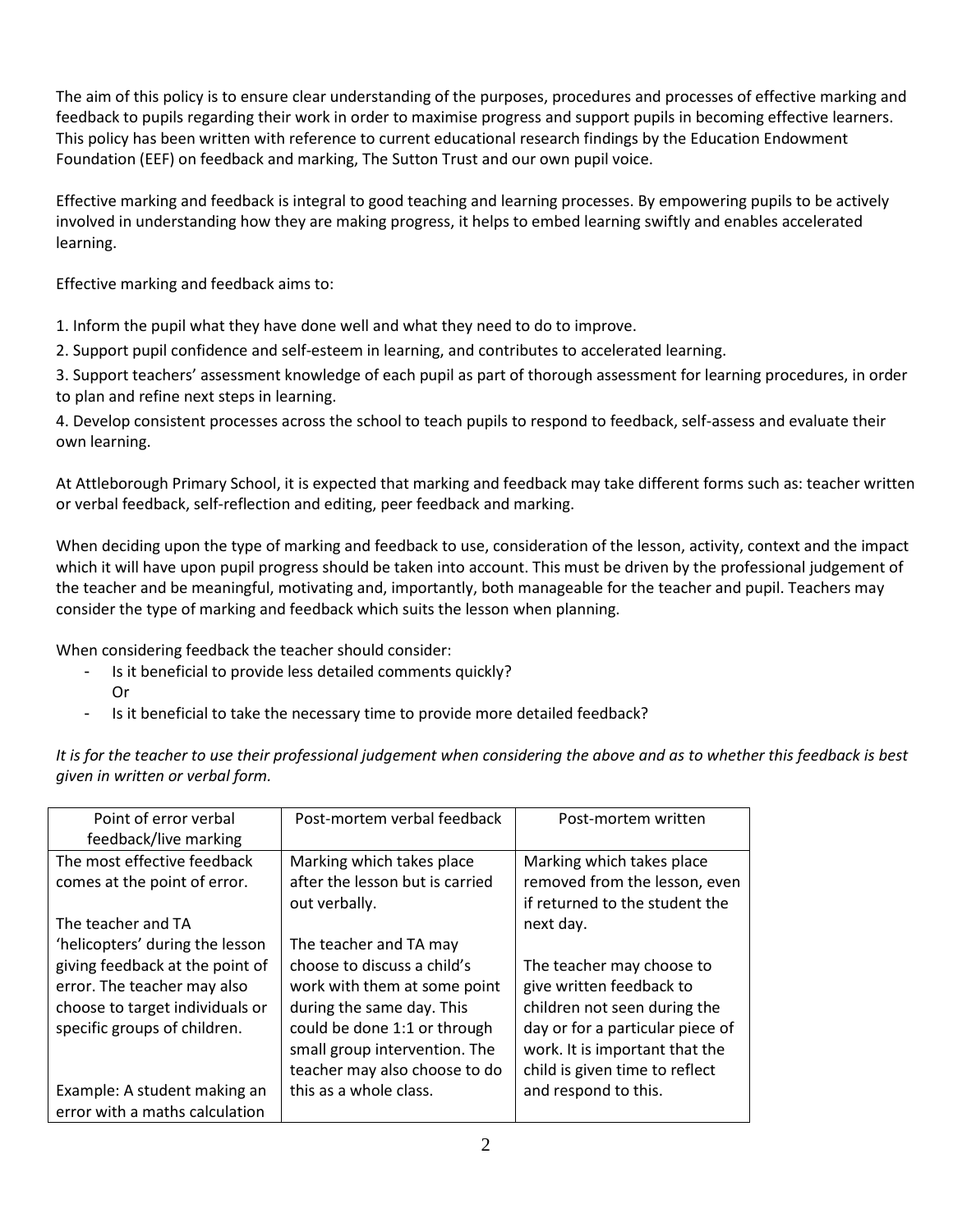| being guided to find their | Example: A discussion with a  | Example: A written comment       |
|----------------------------|-------------------------------|----------------------------------|
|                            |                               |                                  |
| mistake.                   | student/class regarding their | regarding the overall impact of  |
|                            | language choice, encouraging  | a pupil's writing on the reader. |
|                            | them to think of different    |                                  |
|                            | word choices.                 |                                  |

#### Non-negotiable Procedures for Marking

- The focus of marking will relate to the objective which the pupils are working to achieve.
	- Teachers should use the following colours to mark children's work:
		- $\triangleright$  Green for Good positive comments about the achievements made or rewards.
		- $\triangleright$  Pink for Think highlighting errors/misconceptions or actions that the child should address when editing their work.
		- Purple for Progress comments/questions that work towards the child's target or for those exceeding the learning objective to extend.
		- $\triangleright$  Blue Teacher Assistant
- Teachers will use the following key when marking:
- Correct
- $\checkmark$  Good point
- ∙ Incorrect
- Circle any errors ⌒
- SP Spelling correction needed
- P Punctuation correction needed
- ? This does not make sense
- ~ Check this part of the sentence
- ^ Missing word
- // New paragraph
- VF Verbal feedback given
- If feedback is given verbally VF will be used to indicate this. No other comment is expected however, if an example is discussed/modelled with the child, it can be helpful that this is completed in the child's book so that they can refer to it.
- The marking code should be accessible to all pupils in the learning environment.
- Pupils will use a red pen as a polishing pen to show how they have edited their work in response to the teacher, self or peer feedback.
- If a child has been supported during the lesson, this will be indicated with 'Supported' or 'Guided'. For some pupils, it may be pertinent to indicate when writing is 'Independent'.

#### Careless mistakes and Misunderstandings

A careless mistake may be simply indicated as incorrect, without giving the right answer using the Key for Marking. A misunderstanding should be addressed by providing prompting or clueing questions (written or verbally) which lead pupils to underlying principles.

### Whole class/group feedback

**•** Teachers should use their judgement about whether individual or group feedback will best suit the learner. They are welcome and encouraged to use 'mark books' which facilitate group feedback. Although there is no obligation to keep a record (using a markbook), this is considered best practice.

See below for guidance on providing group feedback: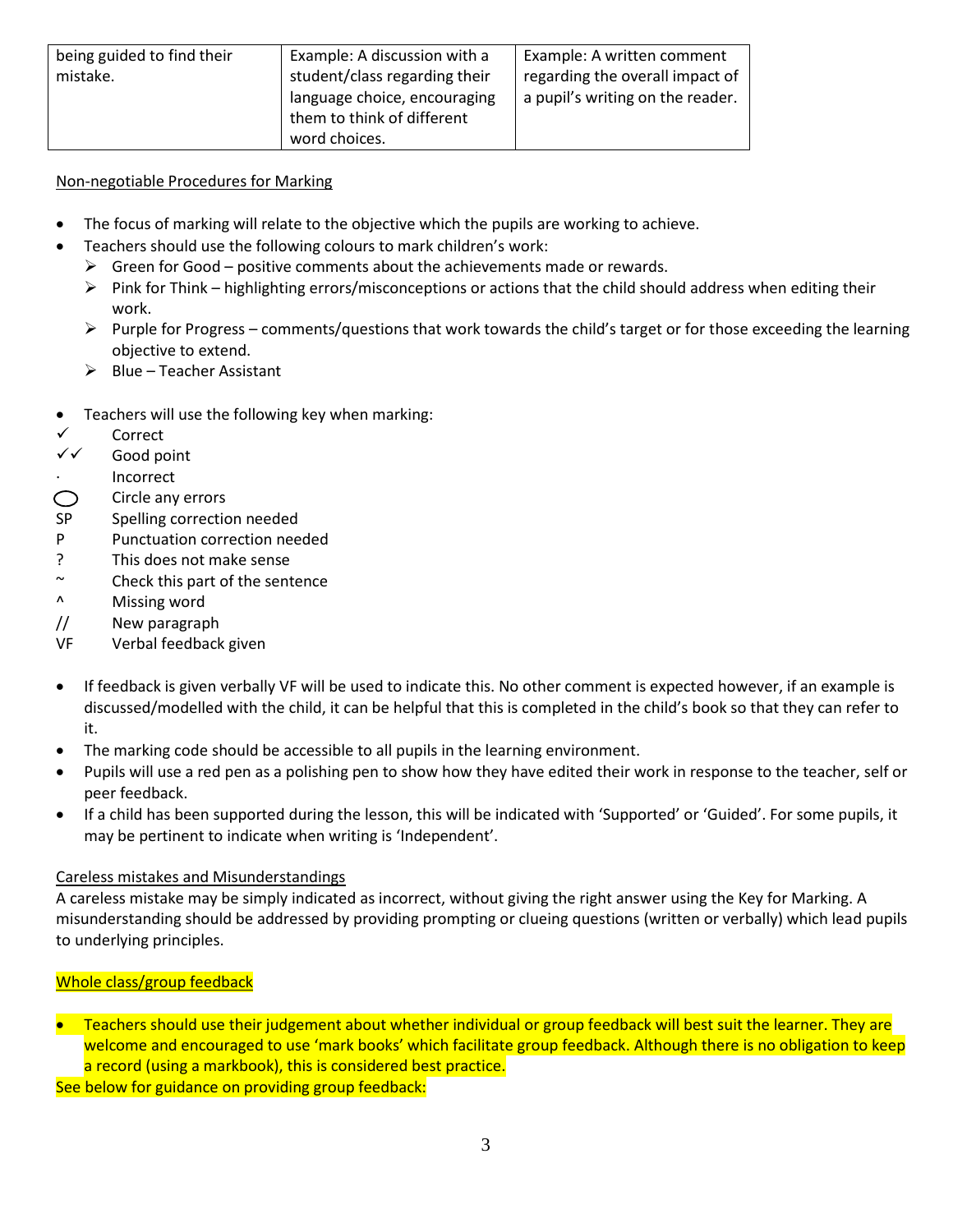- 1. After a lesson, the teacher looks through the pupils' books for common misconceptions and errors in basic skills. They then sort the books into three piles – children who didn't grasp the concept taught, those who showed good understanding and those who did particularly well.
- 2. Whilst looking through the books, teachers make notes on the key messages to feedback to pupils at the start of the next lesson using a grid. Here is an example (see bottom of policy for blank form):

| <b>Whole Class Feedback Sheet</b><br>Date: 4 <sup>th</sup> Sept '17                                                                                                                                                                                                                                                                                                                                                                                                                                      | Lesson: English                                                                                                                                                                                                         |  |
|----------------------------------------------------------------------------------------------------------------------------------------------------------------------------------------------------------------------------------------------------------------------------------------------------------------------------------------------------------------------------------------------------------------------------------------------------------------------------------------------------------|-------------------------------------------------------------------------------------------------------------------------------------------------------------------------------------------------------------------------|--|
| <b>Work to Praise and Share</b>                                                                                                                                                                                                                                                                                                                                                                                                                                                                          | <b>Need Further Support</b>                                                                                                                                                                                             |  |
| Saba - excellent vocabulary choices<br>Anees - description in opening (show under<br>visualiser)<br>Sophie - great dialogue (show under visualiser)                                                                                                                                                                                                                                                                                                                                                      | Hayden, Tanima, Aqib - Noun/Verb agreement is<br>weak. Check through with adult during lesson.<br>Selena, Tom - Not finished.<br>Josie - Absent                                                                         |  |
| <b>Presentation</b>                                                                                                                                                                                                                                                                                                                                                                                                                                                                                      | <b>Basic Skills Errors</b>                                                                                                                                                                                              |  |
| Great<br>Show Sophie's book - good e.g. of setting out<br>speech and correct punctuation placement<br>Reagan, Lena - errors not corrected with a single<br>ruler line                                                                                                                                                                                                                                                                                                                                    | Correct placement of punctuation at the end of<br>direct speech is poor - model next lesson with<br>Sophie's book<br>Spellings-<br>extraordinary<br>unconscious<br>٠<br>symbol<br>Teach and check with mini-whiteboards |  |
|                                                                                                                                                                                                                                                                                                                                                                                                                                                                                                          | <b>Misconceptions and Next Lesson Notes</b>                                                                                                                                                                             |  |
| Problems with tense - Swapping from past at start to present later on. E.g. Jack's work. Need to<br>reteach key points from previous lesson.<br>Next lesson - show these sentences and identify the error. 'The car skidded to a halt in front of the<br>town hall. A tall man gets out and runs towards me.'<br>Rewrite on whiteboards then check own work for errors with tense.<br>Harley, Safa, Mariyah have no tense errors - complete challenge task identifying errors in levels of<br>formality. |                                                                                                                                                                                                                         |  |

3. The teacher now begins the next session using the notes from the sheet as an aide-memoire. The start of the next session begins with the teacher sharing the best work (perhaps using a visualiser), identifying common errors in basic skills (e.g. spellings, number facts, etc) and then addressing common misconceptions that had arisen. If needed, there should be an opportunity for children to respond/improve their own work. This should last around ten minutes.

#### English Guidance

- 'Cold' writes should be used by teachers to inform planning based upon the gaps in tools that children should be using to make their writing effective.
- 'Hot' writes should be used for an assessment judgment.
- Feedback has most impact during the Innovation Stage when pupils are practising the tools needed alongside the shared writing. During this phase, feedback may take the form of individualised verbal feedback, it may use the above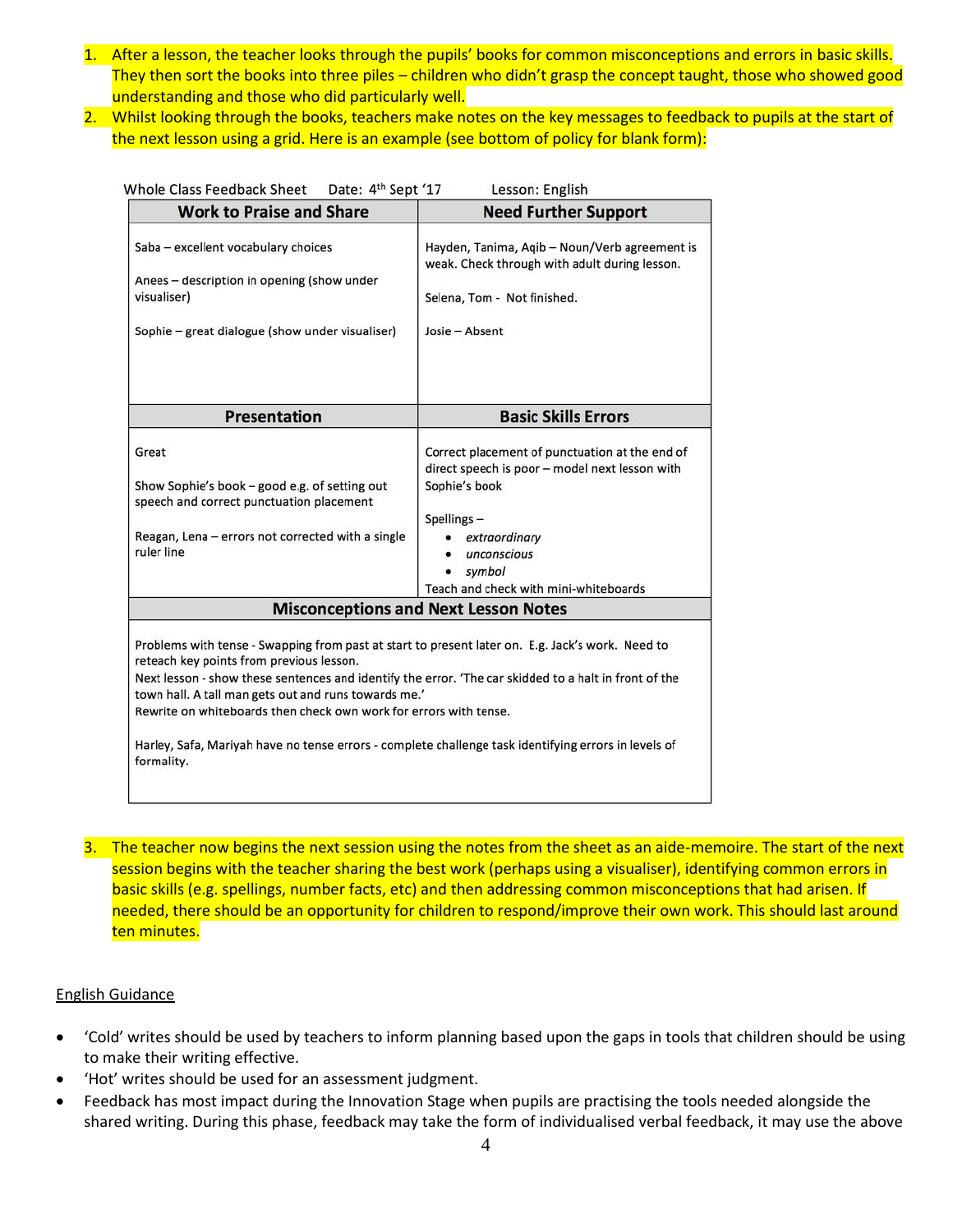coding system or may include a short written comment. There may also be need for whole class or small group feedback to address common errors.

- Feedback in the Invention Stage should be weighted towards overall effect on the reader. Verbal and coded feedback may be given to pupils during the lesson and small groups may be organised to support tools that are not yet embedded.
- Toolkits and success criteria (developed with the class) may be used for pupils to self or peer mark.
- Spelling of high frequency words or National Curriculum statutory spelling lists for Year 3/4 and 5/6, should be corrected by the pupil. The spelling of more unusual or challenging words can be corrected by the teacher for the child to practise at the bottom of their page. These spellings can be used as 'personal words' to learn at home. There is discretion within this depending upon the needs and attainment of the pupil.

#### Maths Guidance

- Lessons where answers are either correct or incorrect may be marked within the lesson by the pupils, therefore providing instant feedback.
- Learning objectives should be highlighted according to whether the child has met that learning objective during the lesson.

Green – achieved, Amber – almost there, Pink – further work needed.

It is best practice that any child that has an amber or pink highlight will be followed up as soon as possible by the teacher or TA providing feedback or intervention. Some pupils may require 'depth and extension' activities such as a 'Champions' Challenge' or reasoning task. These pupils should be identified prior to the lesson and their progress monitored to decide when would be the best time for them to be given the activity.

- Modelling of calculations to support with misunderstandings maybe written in books this should mainly be completed alongside the pupil so that they can see the steps taken.
- When appropriate, some children may want to write an evaluative comment to their teacher to support in picking up any misconceptions/gaps that need addressing.

#### Topic books

Teachers will decide on key pieces of work through the topic in which to provide feedback verbally or written, following the non-negotiables for marking. Comments will focus on the task or material taught although other transferable crosscurricular skills may be commented on when seen.

#### Peer marking / Self marking

Pupils will require modelling of marking in order to understand how to provide valuable feedback to their peers and when carrying out self-reflection. The teacher may wish to support peer/self-marking through the use of toolkits, sentence starters or success criteria statements for the pupils to access. It should be noted that it is good practice for teachers to select a sample of pupil books to determine any extra support pupils may require, however further teacher comments are not required.

Teachers may decide to set up 'marking stations' within the classroom where children can get access to the answers. When used correctly, this means children can use the marking stations to independently check they are on track after a few questions, or self-mark work when complete. This needs introducing properly to the children so they understand how to use the stations responsibly and independently.

#### Presentation Standards

These should be well established across the school. Written and verbal feedback will be used to maintain these when necessary.